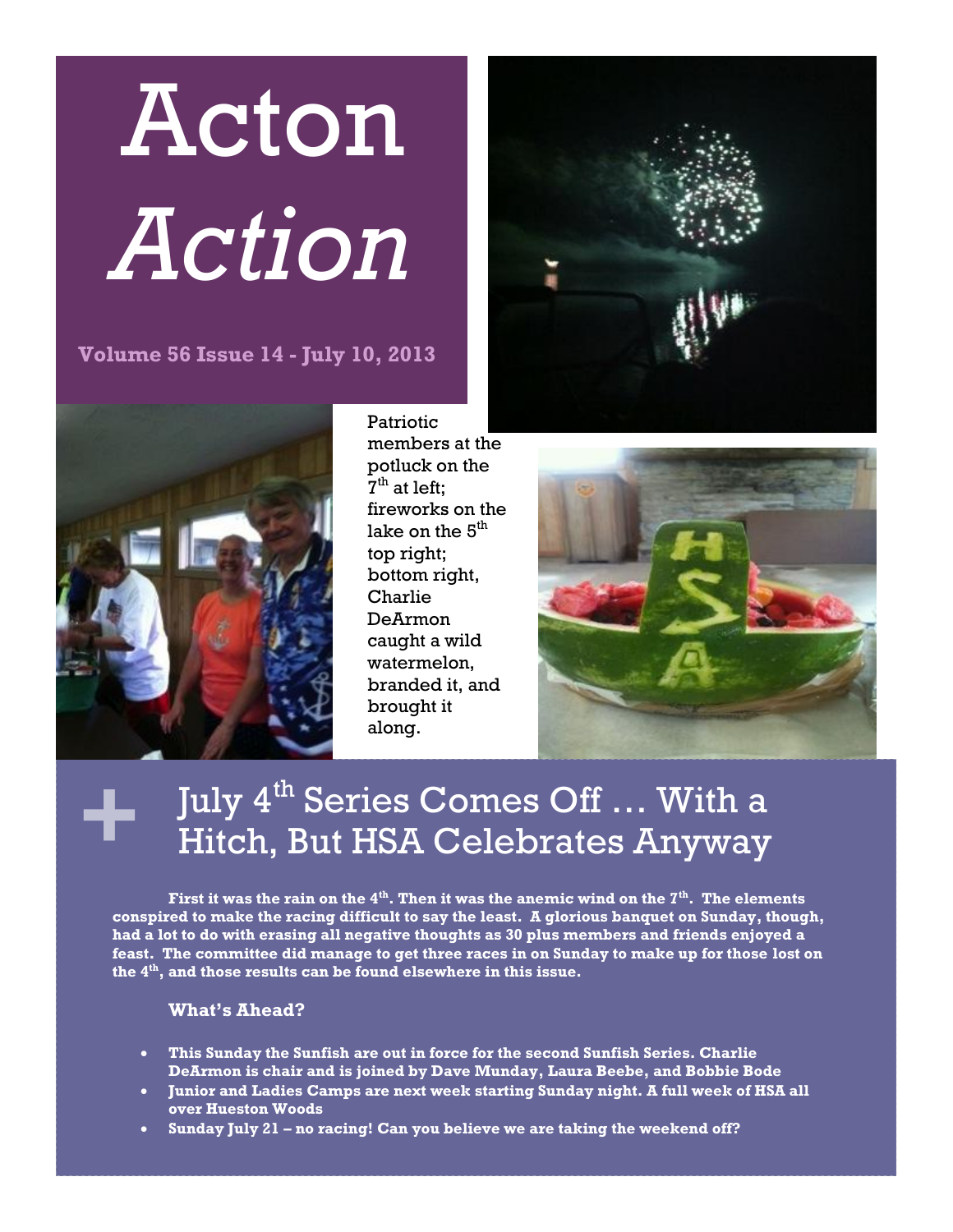

**+**



# Sunfish Series #2 Junior Start, Food, Lots O' Racing

If the past few years mean anything, Sunday's Sunfish racing will be a great day to come to the lake and race. It is the day before Junior Camp and a lot of Sunfish will be at the lake. And that means good participation on the race course for young and old alike.

If you are bringing your boat to the lake for camp, come early and jump on the water with us. A separate start for juniors will be offered as well as refreshments afterwards as the camp activities start to get underway.

Last year's Sunfish Series defending champion (yours truly) will be there and so will Rose Schultz who leads the 2013 series over Mike Wier, Jerry Brewster, and the aforementioned defending champ. Also, skilled Sunfish/Y guy Roger Henthorn will be back after missing the first series.

HSA Sunfish are available to members who need them. Be sure to contact [aftermath2@juno.com](mailto:aftermath2@juno.com) if you need one of those boats.

15 boats on the line? Why not?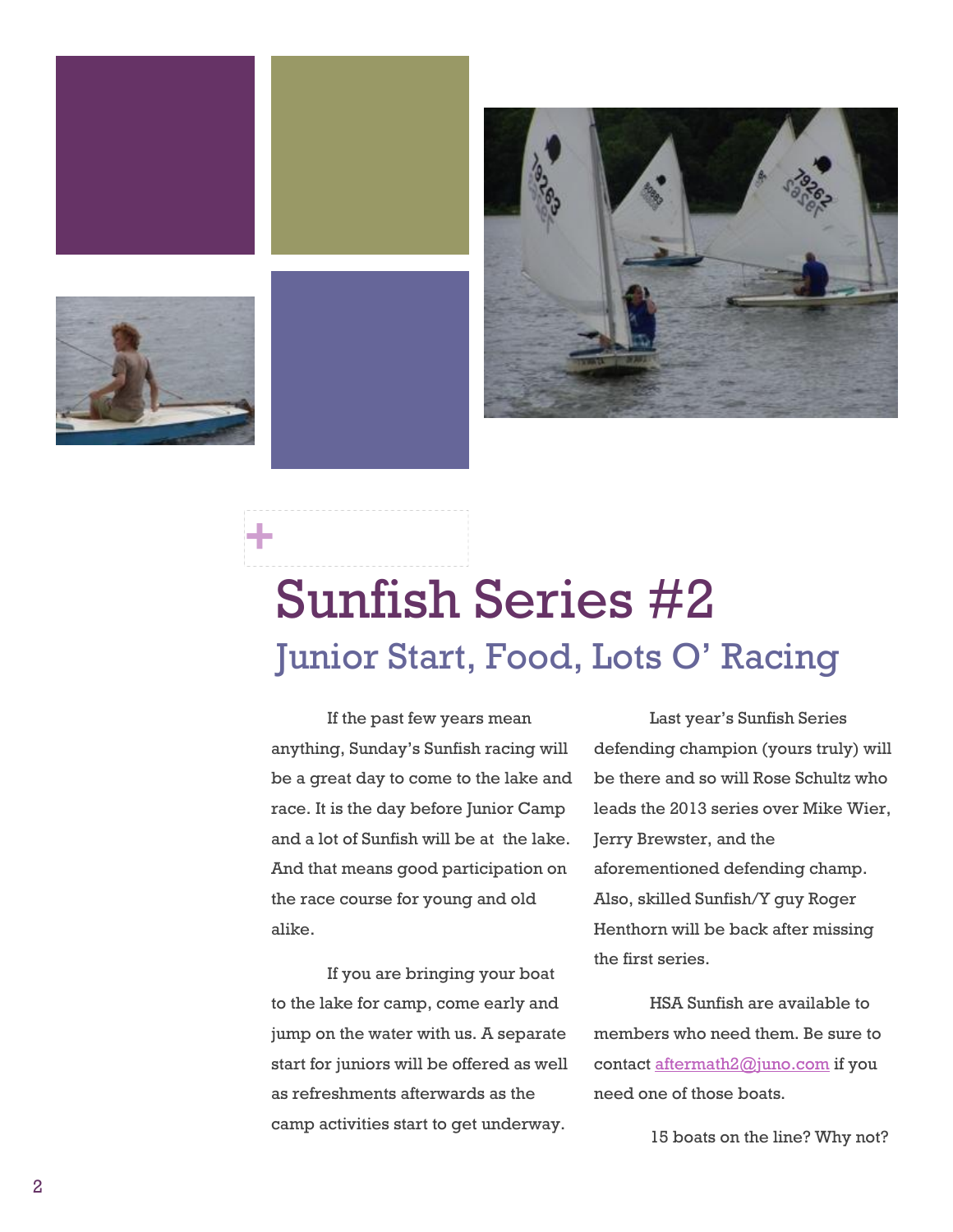



At left, Dawn Gunter and Linda Peters play "don't take my picture" at the potluck; above, Chuck Smith and Rose Who Wins Everything eye appetizers; at right, Dad DeArmon and Daughter Megan



# **+**

# In Brief: Life at the Lake HSA Sailing Classes and Camps Draw Millions

- About a month ago, Clay Bigelow took a Learn to Sail class. About a week ago, he bought Dave Munday's Hobie 16. Clay recently moved to Ohio from Georgia. Welcome to sailing, Clay. You are going to love it.
- The August Learn to Sail is now closed to new registration. A full roster has been compiled to go with a similar result in the June session of Learn to Sail. In addition, by Saturday, four people will have taken the Sunfish certification class, a follow up to the introductory Learn to Sail in which new sailors get to try a Sunfish solo with their instructor close by. Anyone completing the certification has access to HSA's Sunfish all season long.
- 35 years or more ago, HSA began offering a junior camp. With this year's crop of juniors at 23 members, that makes over … well, you do the math. That's a lot of kids over the years who learned to sail in just three days in July. Ladies Camp is full too, again. Way to go, HSA.
- The Y-Flyer is a great family boat and a great racer. Long, sleek lines and simple controls. Y 1590 is for sale, a great boat for someone starting out. Comes with one of Charlie's children for crew. Contact
- Also for sale is Don Fecher's dad's Hobie 17. Contact Don at [dfexskip@aol.com](mailto:dfexskip@aol.com)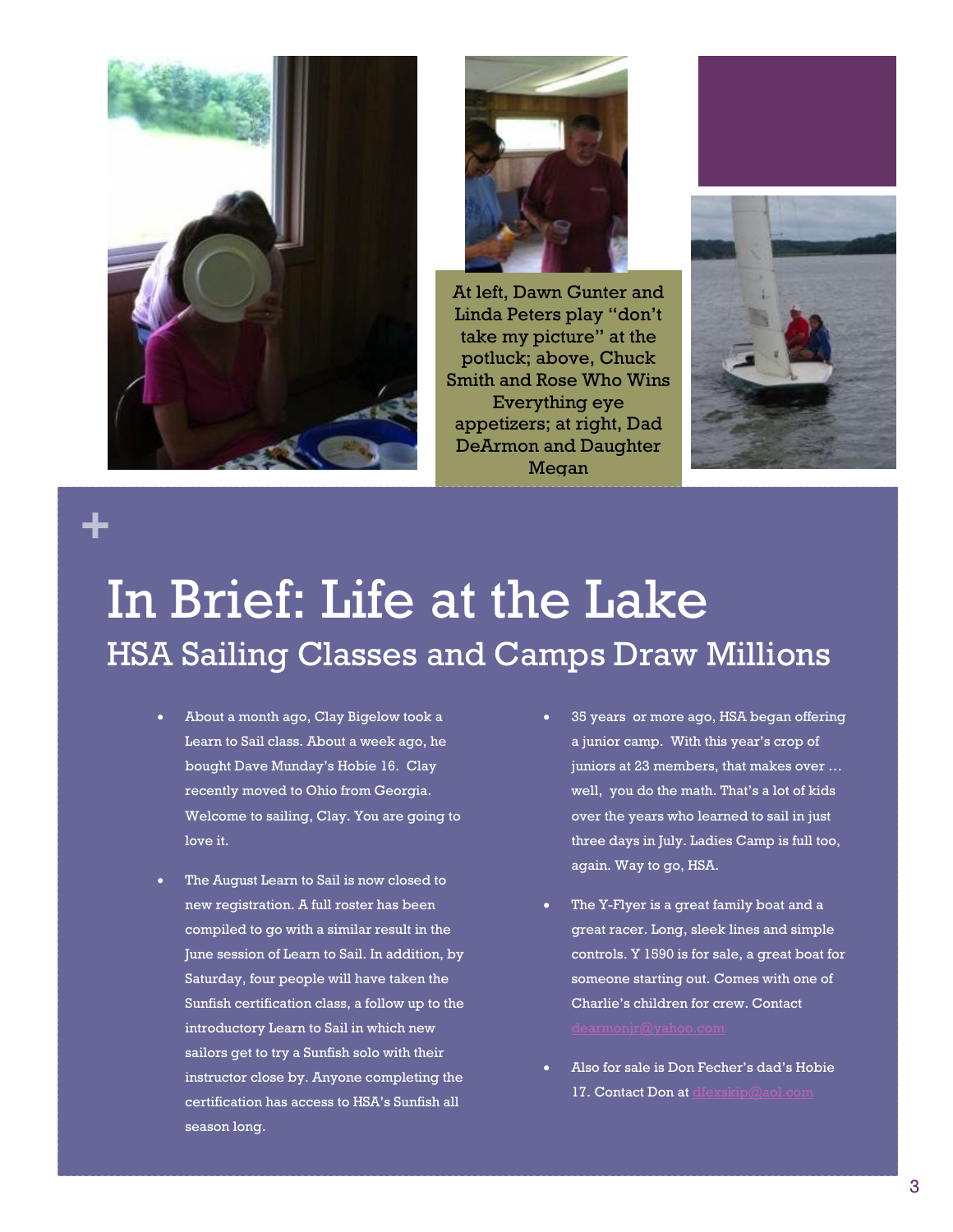

## Holiday Series Gets in Three in Classic **Drifter**

The wind never climbed above 5 mph on Sunday, the only day of racing in the July  $4^{th}$  Holiday Series. But that didn't keep a hardy group of don't-know-any-betters from taking to the water and praying for wind. Here's how it all turned out.

#### Hobies

Don Fecher , Charlie Buchert and Dave Munday will have to wait until the corrected times are calculated. The races were that close. But in raw scores, Charlie beat Don by six seconds in one. Don returned the favor in race 2, but made it six minutes. Then all three finished within a minute of one another in race 3.

#### Y-Flyers

With Ian Callahan working the jib sheets, it was up to Charlie DeArmon to do the rest. Once again, Roger and Bobbie.

### Sunfish

It was Ladies Day in the 'Fish as Rose Schultz again defined light air racing for the fleet. Laura Beebe set the tone and the pace by winning race one, but Rose took the other two. All the men could do was look at their sterns.

| Rose 2 1 1               | 4  |
|--------------------------|----|
| Laura 123                | 6  |
| Pete 3 3 2               | 8  |
| Megan 4 4 5              | 13 |
| $\overline{JerryB. 554}$ | 14 |
| Sydney 666               | 18 |



OK, what happens when you forget to re-attach the main halyard to the head of the main sail and someone pulls on the halyard? That's Kofi Gunter in the bosun's chair dangling 33 ft. 3 in. above the water line. And that's Kofi who forgot to re-attach the halyard. He isn't really dangling. He is clinging to the mast. "Get aloft, matey!" His cousin Jarrett on deck is amused.